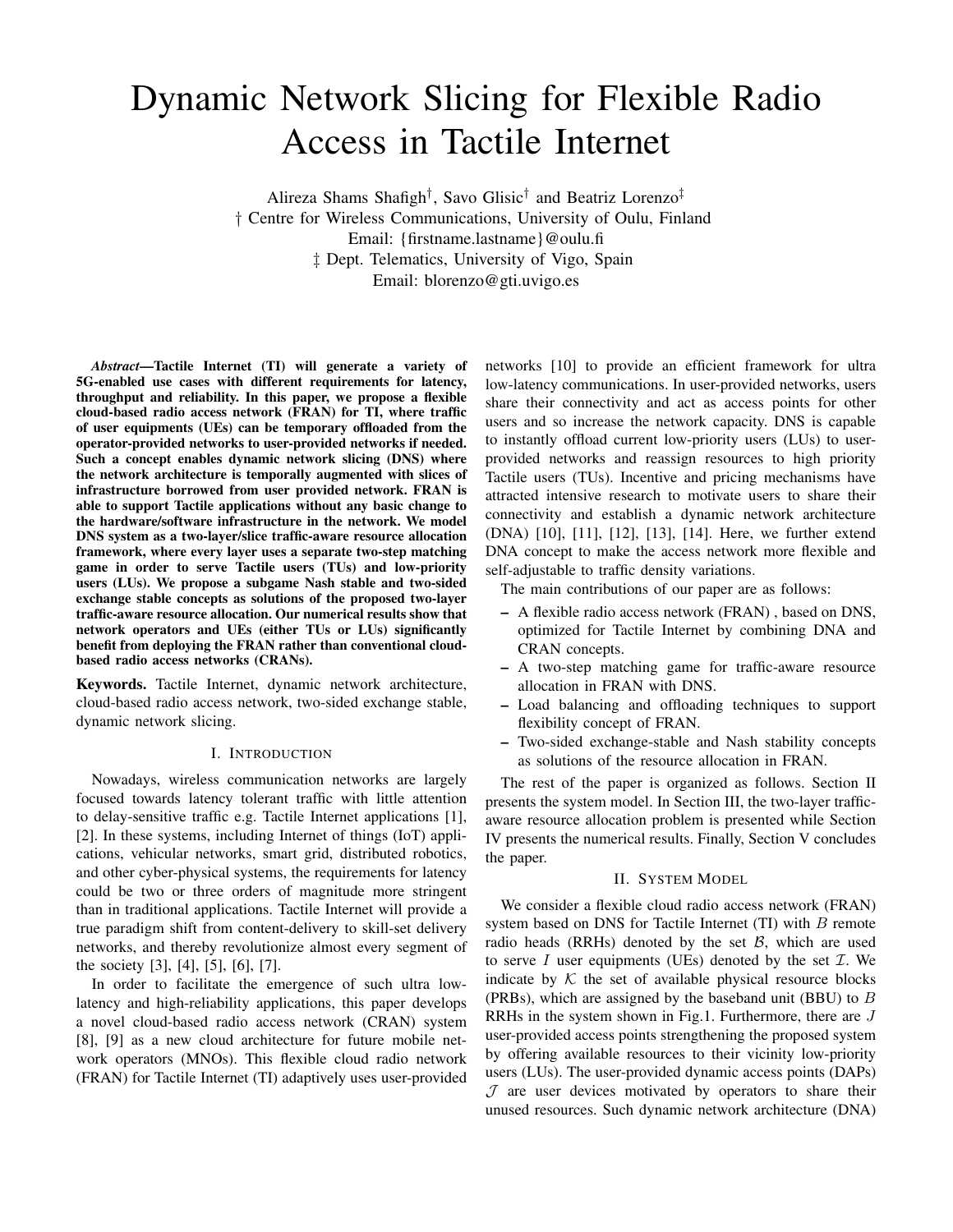

Fig. 1. System Model.

[10] creates an efficient mechanism for providing multiconnectivity for network users. The DNA offloads mobile data from FRAN in order that the operator-provided resources e.g, BBUs and RRHs are used for the Tactile users (TUs).

In the proposed model, there exists two different types of UEs with different requirements: low-priority users (LUs) and high-priority Tactile users (TUs). The former group  $\mathcal{I}^L \subset \mathcal{I}$ is only concerned about data rate and can be offloaded to DNA networks (user-provided connectivity) if needed. The later group  $\mathcal{I}^T \subset \mathcal{I}$  is very sensitive to the latency. It needs to be served by FRAN system due to the security and reliability issues. The TUs need specific low-latency communications provided by the FRAN system. LUs, which are delay tolerant, can be temporary offloaded to DNA to make free resources for TUs if FRAN's resources are fully occupied. Every LU  $i \in \mathcal{I}^L$  requires a minimum data rate  $\Gamma_i$  to be served by user/operator-provided networks while every TU  $i \in \mathcal{I}^L$  can not tolerate latency longer than  $\tau_i^{th}$ .

Here, we denote by  $\mathcal{R} = \{r | r \in \mathcal{J} \cup \mathcal{B}\}\$  the set of both RRHs and DAPs. Fig.1 presents the FRAN system based on DNA, where operators can extend their access network with minor changes in the current software and hardware infrastructure. The DNA networking paradigm is inherently capable to improve the FRAN system performance in terms of energy efficiency, data rate and delay by serving some of the UEs that have flexible requirements. FRAN offloads delay tolerant users to DNA to provide required QoS for Tactile users. DNA networks charge the network operator (NO) according to the provided resources for LUs. Thus, the NO should deploy an efficient resource allocation approach in such a way that its profit is maximized and UEs requirements are satisfied. In addition to the offloading mechanism in the access network, we use a load balancing technique in the fronthaul network to assign RRHs to BBUs according to users' requirements.

# *A. Software-Defined Network (SDN) integrates DNA and DNS as a FRAN System*

OpenFlow (OF) standard for software-defined networking defines the communication protocol enabling SDN controllers to directly interact with the forwarding plane of network devices such as switches and routers, so it can efficiently adapt to DNA requirements. A DNA-OpenFlow controller (DOCO) in FRAN is originally responsible for all signaling required in control plan for pricing, reimbursement and offloading. DOCO updates the lists of available DAPs and UEs that want to participate in the offloading process according to the offered incentive  $\beta$ . It is able to remotely control the DNA networks so that the user-provided slices are included in the network if needed. The proposed FRAN system uses dynamic network slicing concept to support requirements of TUs [15]. The concept is based on the same rational as dynamic spectrum management over conventional fixed allocation of the spectrum. To leverage network slicing properly, the individual segments (radio access network (RAN), radio air interface, RRHs, DAPs and BBUs), which were formerly treated separately, must be examined as a whole. The proposed dynamic network slicing concept extends the conventional slicing vision [7] and addresses properly requirements of TUs. It partitions CRAN and DNA network infrastructures into multiple, logical, end-to-end, virtual network layers or slices . The slices are dynamic and can be adjusted according to the requirements of users in each layer. To provide ultra-reliable connections, more than one slice can be allocated to the TUs. Furthermore, the slices can be locally optimized in order to instantly be adapted to the network changes.

## *B. TUs' and LUs' preferences*

We assume that every UE has different preferences including throughput and latency. To meet UEs' requirements at least two kinds of slices are defined as follow:

*1) High-Throughput Slice (HTS):* LUs prefer to be assigned to the nearest access point either RRH or DAP to achieve the maximum possible throughput with power efficiency. Therefore, they can rank available DAP and RRHs in order to create a dynamic slice according to the provided throughput. For every UE i and AP  $r \in \mathcal{J} \cup \mathcal{B}$  belonging to a slice, capacity of link  $(i,r)$  is calculated as

$$
C_{i,r} = \sum_{s \in S} \omega_s \log \left( 1 + \frac{P_i D_{i,r}^{-\alpha}}{N_0 + \gamma_r(\eta,\mu)} \right), \quad \sum_{r \in \mathcal{J} \cup \mathcal{B}} C_{i,r} \ge \Gamma_i^{th}, \tag{1}
$$

where  $\omega_s$ ,  $P_i$ ,  $D_{i,r}$  and  $N_0$  represent the bandwidth of subcarrier s, transmit power of UE  $i$ , distance between  $(i, r)$ and the noise respectively. In the above,  $\gamma_r(\eta,\mu)$  represents the observed interference by  $r$  from the set of simultaneous communications activated by matching functions  $\eta$  and  $\mu$ . These functions define the optimum selection of access points by matching algorithms defined in the next section. We will show, in the next section, that  $\eta$  and  $\mu$  include communications between UEs and RRHs&DAPs in access and fronthaul networks. In  $(1)$ , S denotes the set of available sub-carriers.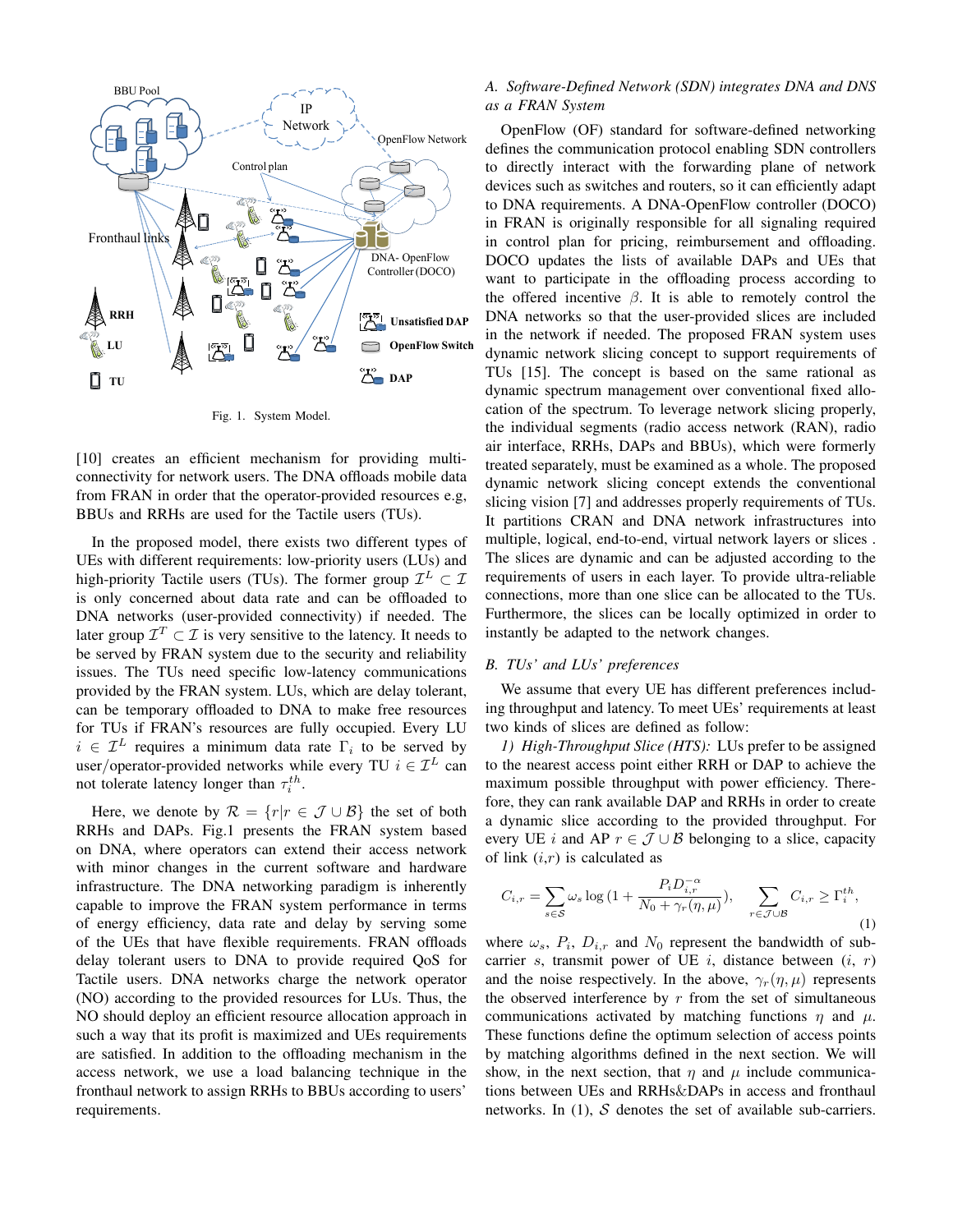The received signal strength is proportional to  $D_{i,r}^{-\alpha}$ , where  $\alpha$ is the pathloss exponent.

*2) Low-Latency Slice (LLS):* Every UE  $i \in \mathcal{I}$  belonging to LLS, experiences delay  $\tau_i$  defined as

$$
\tau_i = \tau_{i,b}^A + \tau_{b,k}^F, \qquad b \in \mathcal{B}, k \in \mathcal{K}, \tag{2}
$$

where  $\tau_{i,b}^A$  and  $\tau_{b,k}^F$  represent access and fronthaul delays of UE  $i$  served by RRH  $b$  and BBU  $k$  in the access and fronthaul networks respectively. Here, we assume that every UE  $i$  has an arrival rate  $\lambda_i$ . Furthermore, propagation delay of fronthaul due to using high speed communication links is negligible. Thus, the access delay of every UE  $i$  associated with RRH  $b$ can be calculated as

$$
\tau_{i,b}^A = \frac{1}{\kappa_b - \lambda_i}, \quad \kappa_b > \lambda_i
$$
 (3)

where  $\kappa_b$  represents service rate of RRH b. In the BBU pool, every RRH is associated at most to one BBU which can serve more than one RRH (many-to-one association). Therefore, delay of a given RRH  $b$  that is served by a BBU  $k$  can be calculated as

$$
\tau_{b,k}^F = \frac{1}{\kappa_k - \lambda_b - \sum_{b' \in \mathcal{B}_k \setminus b} \lambda_{b'}}, \quad \kappa_k > (\lambda_b + \sum_{b' \in \mathcal{B}_k \setminus b} \lambda_{b'}) \quad (4)
$$

where  $\kappa_k$  and  $\lambda_b$  represent the service rate of  $k \in \mathcal{K}$  and arrival rate of  $b \in \mathcal{B}$  respectively. In the above,  $\mathcal{B}_k$  is the subset of RRHs assigned to BBU  $k$ . In the proposed trafficaware resource allocation process, if current resources are not enough for providing required QoS of TUs, some LUs would be offloaded to DNA networks. Furthermore, the fronthaul network can be adapted by load balancing to avoid allocating overloaded BBUs to the incoming TUs.

### *C. Utility and Profit Functions*

Future network operators with Tactile services would be able to provide ultra low-latency communications for UEs. Based on the network condition, LUs might be offloaded to DNA networks by offering some incentives. This offloading process imposes extra cost to the operator. For every offloaded UE, a new network slice is created over DNA. Therefore, profit function of NO, which includes cost of offloading and gains from TUs and LUs, is given as

$$
\Pi = \sum_{i \in \mathcal{I}^T} \pi_i^T + \sum_{i \in \mathcal{I}^L} \pi_i^L - \vartheta \times |\mathcal{I}_{DNA}^L|, \tag{5}
$$

where the first and second terms represent the benefit of the NO from serving TUs and LUs respectively. The offloading procedure imposes the cost  $\vartheta \times |\mathcal{I}_{DNA}^{L}|$  to the operator, where  $\vartheta$  and  $\mathcal{I}_{DNA}^{L} \subset \mathcal{I}$  are the offloading cost and the list of accepted LUs for offloading by DNA network respectively. Therefore, every network operator should decide about the number of LUs to be offloaded to DNA networks in order to meet the requirements of TUs.

In UE's side, we model satisfaction of TUs with a utility function given as

$$
\pi_i^T = C_i - [\tau_i - \tau_i^{th}]^+ \zeta(\tau_i), \tag{6}
$$



Fig. 2. Two-layer traffic-aware resource allocation in FRAN.

where  $C_i = \sum_{b \in \mathcal{B}} C_{i,b}$  represents the achieved capacity of TU *i*. The penalty function  $\zeta(\tau_i)$  reflects the delay sensitivity of TUs. If  $\tau_i > \tau_i^{th}$ ,  $\zeta(\tau_i) \rightarrow +\infty$ . In (6), operand  $[]^+$  returns 0 if  $\tau_i \leq \tau_i^{th}$ , otherwise 1. So, if  $\tau_i > \tau_i^{th}$  the penalty function  $\zeta(\tau_i)$  imposes a huge amount of penalty value to the operator.

LUs are only concerned about data rate and their utility function can be denoted as

$$
\pi_i^L = C_i, \qquad C_i \ge \Gamma_i^{th}.\tag{7}
$$

Existing pricing and incentives mechanisms in DNA [10], [16], [17] can be easily extended to motivate access points to cooperate in FRAN to build up an extra slice in the network.

## III. TWO-LAYER TRAFFIC-AWARE RESOURCE ALLOCATION IN FRAN

We develop a framework to assign user and operatorprovided resources (e.g. link capacity) to TUs and LUs in such a way that all players (network operators and UEs) meet their requirements. Network operator optimizes resource utilization ratio while UEs have their own quality of service requirements. Here, the proposed traffic-aware resource allocation (See Fig.2) consists of two different layers for TUs and LUs. In the first layer (high priority slice), TUs are assigned to RRHs and RRHs to BBUs in access and fronthaul networks respectively. In the second layer (low priority layer), LUs are associated to DAPs&RRHs and RRHs to BBUs through offloading and load balancing techniques in access and fronthaul networks respectively. If the delay of a typical TU is higher than its requirement, load balancing technique is used to rearrange the allocation scheme in fronthaul network. If it fails, active LUs are blocked (offloaded from the FRAN to DNA) to reduce the experienced-delay by the TUs.

In the proposed model, the efficiency of Tactile layer (TL) significantly depends on low-priority-layer (LL) which is a function of the pricing and incentive mechanisms of operator. Effective pricing and incentive mechanisms can motivate DAPs to participate in the resource sharing process. According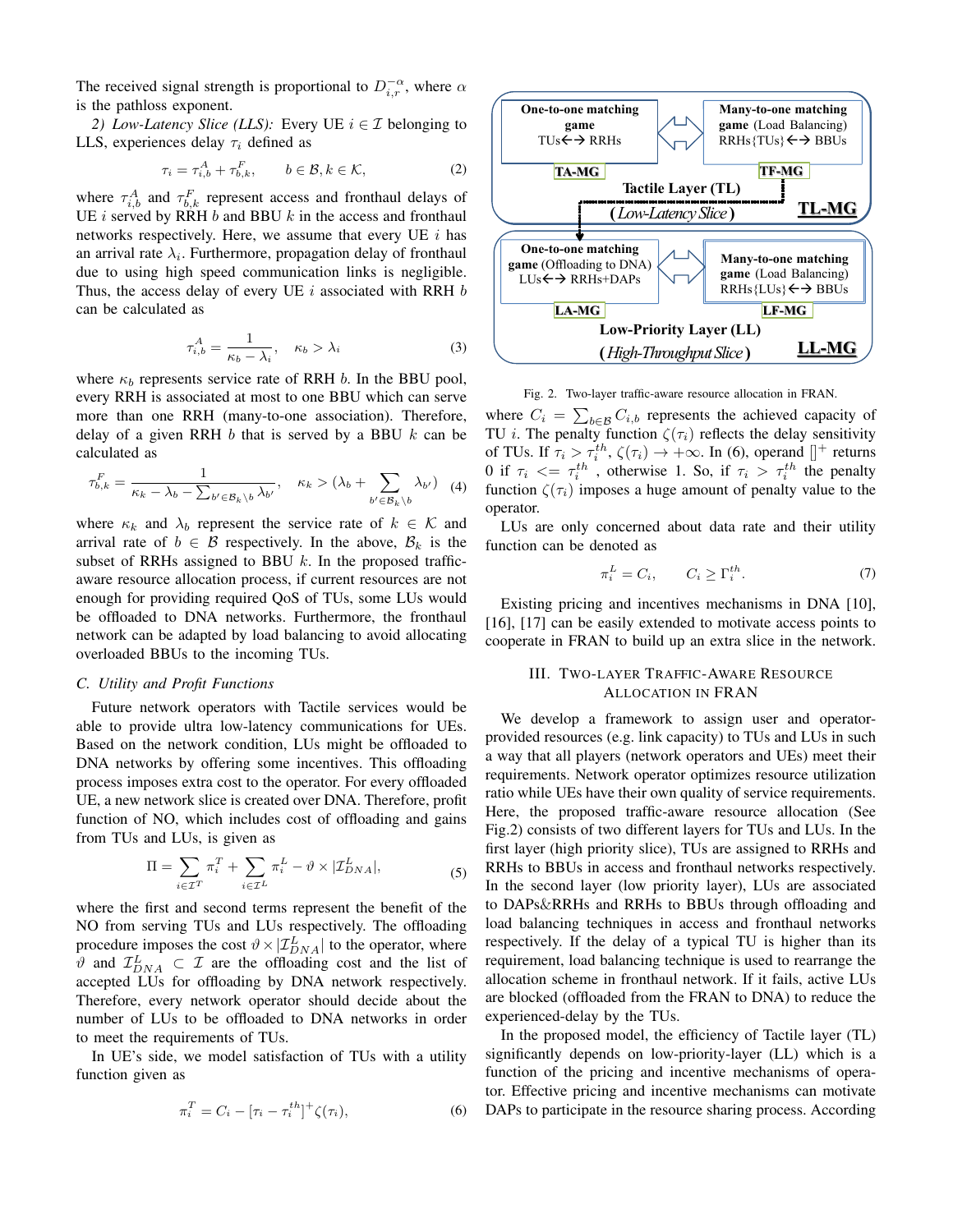to Fig.1, unsatisfied DAPs do not participate in offloading mechanism.

# *A. Centralized Matching Game Model for Each Layer in FRAN*

We develop two separate two-step matching games [18] in response to TI request for low-latency communications (Low-Latency Slice) that requires to be served immediately (See Fig.3) and tolerant LUs request for high-throughput communications (High-Througput Slice), which can be also provided by DNA networks (See Fig.4). In the proposed game, shown in Fig.2, there are four different matching games. For the access networks of TL and LL layers, two one-toone sub-matching games TA-MG and LA-MG are defined between (TUs, RRHs) and (LUs, DAPs&RRHs) respectively. In the fronthaul network, two many-to-one matching games are defined between (RRHs, BBUs) in both layers. The only difference in the proposed many-to-one matching games is the type of UEs being served. We call many-to-one matching games in fronthaul network of TL and LL layers as TF-MG and LF-MG respectively. Therefore, Tactile and highthroughput slices consist of (TA-MG, TF-MG) and (LA-MG, LF-MG) matching games respectively.

Definition 1. *A high-priority Tactile Layer (low-latency slice) matching game (TL-MG) is a matching function* η *defined over*  $\mathcal{I}^T \times \mathcal{B} \times \mathcal{K}$  such that  $|\eta(i)| = 1$ ,  $|\eta(k)| = r_k$  and  $|\eta(b)| = 1$ , *where*  $\eta(i) = \{(b, k) \in \mathcal{B} \times \mathcal{K} | (i, b, k) \in \eta \}, \eta(b) = \{(i, k) \in \mathcal{B} \times \mathcal{K} | (i, b, k) \in \eta \}$  $\mathcal{I}^T \times \mathcal{K} | (i, b, k) \in \eta$ ,  $\eta(k) = \{ (i, b) \in \mathcal{I}^T \times \mathcal{B} | (i, b, k) \in \eta \}$ and  $r_k$  *is the number of RRHs assigned to BBU k.* 

Thus, outcome of TL-MG is a matching function  $\eta$  providing the best possible low-latency communications (LLCs) for TUs such that  $\forall i \in \mathcal{I}^T$ ,  $\tau_i \leq \tau_i^{th}$  and  $C_i \geq \Gamma_i^{th}$ . According to the proposed framework, TUs are served first by FRAN (operator-provided resources) and then LUs are decided to associated with either DNA or FRAN without harming TUs. TL-MG uses a load balancing mechanism in the fronthaul network to optimize the performance of TUs.

The LL layer (high-throughput slice) is used to enhance resource allocation efficiency by offloading and load balancing techniques. The general low-priority layer matching game shown in Fig.4 is defined as

Definition 2. *A low-priority layer matching game (LL-MG) is a matching function*  $\mu[\eta]$  *defined over*  $\mathcal{I}^L \times \mathcal{R}[\eta] \times \mathcal{K}[\eta]$ *such that*  $|\mu(i)| = 1$ ,  $|\mu(k)| = r_k$  *and*  $|\mu(r)| = 1$ *, where*  $\mu(i) = \{(r, k) \in \mathcal{R}[\eta] \times \mathcal{K}[\eta] | (i, r, k) \in \mu\}, \ \mu(r) = \{(i, k) \in \mathcal{K}[\eta] \times \mathcal{K}[\eta] | (i, r, k) \in \mu\}$  $\mathcal{I}^{L}\times\mathcal{K}[\eta]|(i,r,k)\in\mu$ ,  $\mu(k)=\{(i,r)\in\mathcal{I}^{L}\times\mathcal{R}[\eta]|(i,r,k)\in\mathcal{I}^{L}$  $\{\mu\}$ ,  $r_k$  *is the number of RRHs assigned to BBU* k *and operand* [.] *denotes the current matching function of TL-MG.*

Thus, still under LL-MG,  $\tau_i \leq \tau_i^{th}$  and  $C_i \geq \Gamma_i^{th}$ ,  $\forall i \in \mathcal{I}$ . The outcomes of TL-MG and LL-MG are matching functions  $\eta$  and  $\mu$  for jointly associating (TUs, LUs) to (RRHs, RRHs&DAPS) and RRHs to BBUs in different slices (See Fig.2).



Fig. 3. Matching Model in hi-priority Tactile layer (TL-MG).

According to the proposed network slicing model, the preferences of a player depend on other players' choices having an impact on cochannel interference in the access network and delay in the fronthaul network. These externalities may degrade the performance of players especially TUs which need very low-latency communications. These externalities should be addressed in the sub-games in order to reach a stable matching as a solution of both TL-MG and LL-MG games. To deal with this challenge we look at a new stability concept based on the idea of swap-matching [19]. In a swap-matching, the set of players that benefit from changing their current matching is called a *blocking set*.

**Definition 3.**  $S_u$  *is a blocking set of current matching if* and only if there exist a pair of UEs belonging to  $S_u$  that *prefer to switch their DAPs*/*RRHs while keeping all other* UEs' associations the same. For RRHs,  $S_r$  *is a blocking set of RRHs if and only if there exist a pair of RRHs belonging to* S<sup>r</sup> *that prefer to switch their BBUs while keeping all other RRHs' associations the same.*

According to the definition of blocking sets, in the access and fronthaul matching, a matching is stable if does not exist any blocking set. Here, we need a new stability concept with assumption that all players in a blocking set must approve the swap matching. A BBU serving a critical TU may not accept another user if accepting the new user degrades the performance of the TU. Therefore, we introduce a new stability concept [19] as *two-sided exchange-stable (TSES)* matching defined as

**Theorem 1.** A matching  $\psi \in \{\eta, \mu\}$  is two-sided exchange*stable (TSES) if and only if there is not any pair of either UEs*  $(i, i'), \forall i, i' \in \mathcal{I}$  or pair of RRHs  $(r, r'), \forall r, r' \in \mathcal{R}$  such that *in access*/*fronthaul matching game(AMG*/*FMG):*

(a)  $\forall q \in \{x, x', \psi(x), \psi'(x')\}$   $\pi_q(\psi') \geq \pi_q(\psi)$ , and (b)  $\exists q \in \{x, x', \psi(x), \psi'(x')\}$   $\pi_q(\psi') > \pi_q(\psi)$ ,  $\forall x \in \{i, r\}, x' \in \{i', r'\},\$ (8)

where  $\psi'$  is a typical matching function.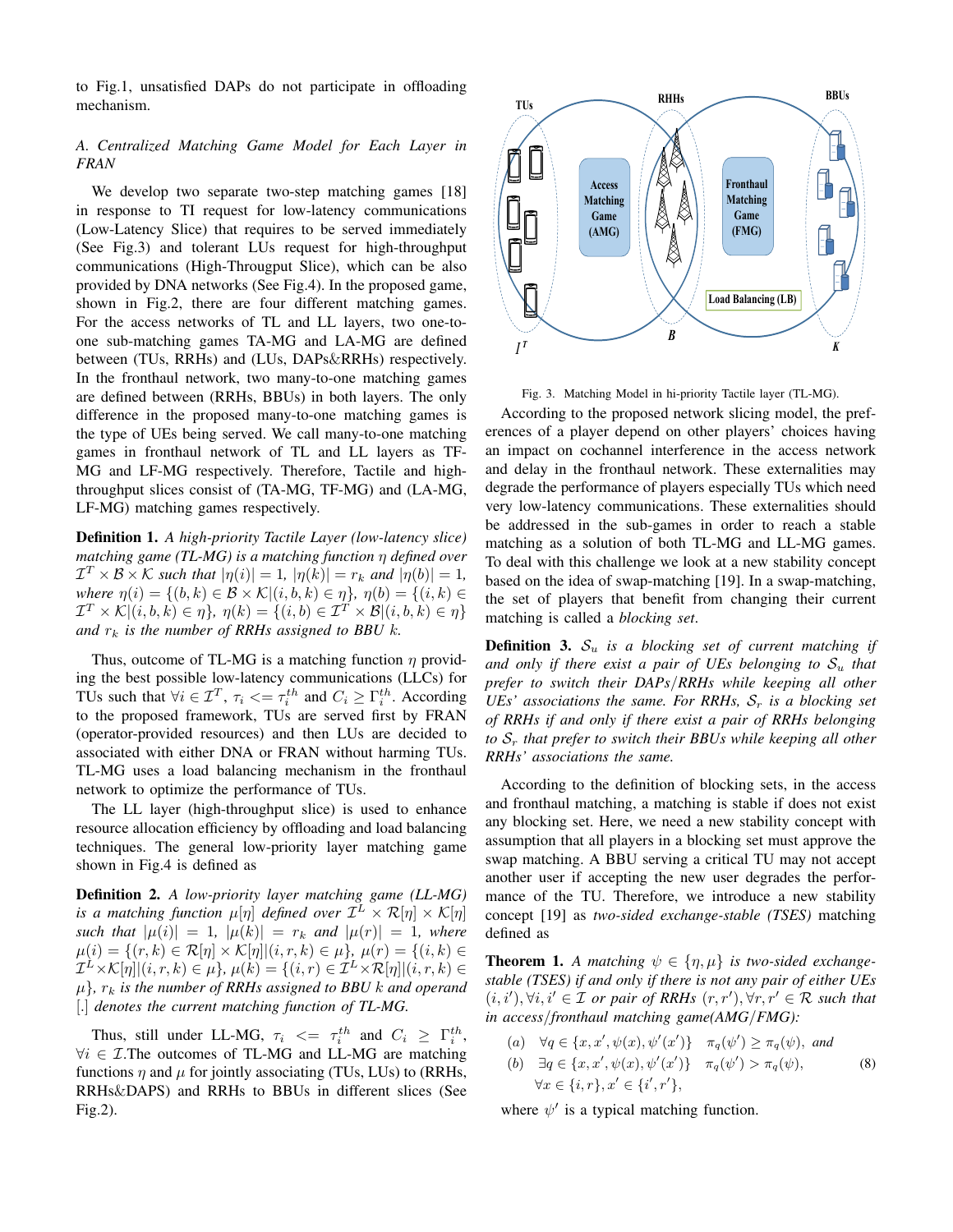

Fig. 4. Matching Model in low-priority layer (LL-MG).

*Proof.* As mentioned before, existence of at least one blocking set can harm the stability of a matching game. According to the conditions (a) and (b) in (8), all blocking members approve the swapping operation if only if they do not loose any profit, otherwise the set can not reach the stability.  $\Box$ 

## *B. Decomposing Centralized Matching Games into Two-Sided Exchange-Stable Matching (TSES)*

Solving the matching games TL-MG and LL-MG in their original form is complicated and impractical. Here, we are looking for a distributed resource allocation algorithm for self-organizing and autonomous players. We decompose the original matching games TL-MG and LL-MG into access and fronthaul sub-matching games, AMG and FMG respectively. Then, we use an iterative algorithm to find TSES matching in these sub-games (See Fig.2).

Due to the requirements of TUs, their resource allocation process is independent from LUs. Thus, we propose two different resource allocation algorithms for serving TUs and LUs. However their resource allocation procedure is almost the same especially in the FMG, where RRHs are assigned to BBUs. The main difference between these two mechanisms in TL and LL layers is that DAPs are excluded from the access network in TL. It is reasonable because the network should provide strict constraints for TUs. Every DAP  $j$  has its own Internet connection, processing and storage capacities but its intermittent availability is unsuitable to guarantee any QoS level for Tactile users.

In order to find a stable matching for TL-MG/LL-MG, we can use the following Theorem.

Theorem 2. *A matching result of (TL-MG, LL-MG) is TSES if their sub-matching games (TA-MG, LA-MG) in the access and (TF-MG, LF-MG) in fronthaul networks are TSES respectively.*

*Proof.* The proof is straightforward. If one of the sub-games is not in its TSES state, it means that there is at least one blocking set in the matching.  $\Box$ 

Due to the rationality of players and their strict requirements, we define a Nash stability concept for TL-MG and LL-MG games by introducing a sub-Nash stable (SNS) concept for sub-games. Nash stable provides a suitable framework for players with strict requirements in the proposed traffic-aware resource allocation mechanism.

*1) Sub-game Nash stability for AMGs:* We define preference relations  $\succ$  and  $\succ$  over the sets of B and I so that players in  $\mathcal I$  and  $\mathcal B$  are able to rank each other respectively.

**Lemma 1.** A strategy  $\eta_A^*$  for TA-MG is called a SNS, if  $\forall i, i' \in$  $\mathcal{I}^T$  and  $\forall b, b' \in \mathcal{B}$ , there is not any player in  $\{i, i', b, b'\}$ *who can benefit from moving current matching* η ∗ <sup>A</sup> *to another matching*  $η<sub>A</sub>$ *. In other words, the following condition always hold*  $\forall \eta_A \in \bar{\eta_A}$ *:* 

$$
(a) \quad (i/b, \eta_A^*) \underset{b/i}{\succ} (i'/b', \eta_A) \leftrightarrow \pi_{b/i}(\eta_A^*) \ge \pi_{b/i}(\eta_A),
$$
\n
$$
(b) \quad (i/b, \eta_A^*) \underset{b/i}{\succ} (i'/b', \eta_A) \leftrightarrow \pi_{b/i}(\eta_A^*) > \pi_{b/i}(\eta_A),
$$
\n
$$
(9)
$$

*where*  $\bar{\eta}_A$  *is the set of possible TSES matching for TA-MG.* 

*Proof.* The first condition implies that player b or i prefers  $\eta_A^*$  to  $\eta_A \in \bar{\eta}_A$  since it gains benefit or at least its utility remains the same in the worse case scenario. The second condition denotes that at least one of the players in  $\{i, i', b, b'\}$ benefit from  $\eta_A^*$ . So, each condition assures that  $\eta_A^*$  is a SNS, otherwise at least one of the condition does not hold.  $\Box$ 

For LA-MG which is a matching game for offloading technique, we have the following Lemma for SNS:

**Lemma 2.** *A strategy*  $\mu_A^*$  *for LA-MG is called a SNS, if*  $\forall i, i' \in \mathcal{I}^L, \forall r, r' \in \mathcal{R}$ , there is not any player in  $\{i, i', r, r'\}$ *who can benefit from moving his current matching* µ ∗ <sup>A</sup> *to* another matching  $\mu_A$ *. In other words, the following condition always hold*  $\forall \mu_A \in \bar{\mu_A}$ *:* 

$$
(a) \quad (i/r, \mu_A^*) \underset{r/i}{\succ} (i'/r', \mu_A) \leftrightarrow \pi_{r/i}(\mu_A^*) \ge \pi_{r/i}(\mu_A),
$$
\n
$$
(b) \quad (i/r, \mu_A^*) \underset{r/i}{\succ} (i'/r', \mu_A) \leftrightarrow \pi_{r/i}(\mu_A^*) > \pi_{r/i}(\mu_A), \tag{10}
$$

*where*  $\bar{\mu_A}$  *is the set of possible TSES matching for LA-MG.* 

*Proof.* Proof is straightforward. 
$$
\Box
$$

The above Lemma implies that LU are offloaded according to the current matching function of TA-MG.

*2) Sub-game Nash Stability for FMGs:* We define a preference relation  $\succ$  over the set of B so that players (BBUs) are able to rank RRHs. Here, we define load balancing submatching games (TF-MG and LF-MG) in both layers as:

**Lemma 3.** *A strategy*  $(\mu_F^*/\eta_F^*)$  *is called a SNS for LF-MG*/*TF-MG*,  $\forall k, k' \in \mathcal{K}$  *and*  $\forall b, b' \in \mathcal{B}$ , *if there is not* any player in  $\{b, b', k, k'\}$  who can benefit from moving his *current matching*  $\mu_F^* / \eta_F^*$  *to another matching*  $\mu_F / \eta_F$ *.* 

 $(a)$   $(b, \mu_F^* / \eta_F^*) \succ (b', \mu_F / \eta_F) \leftrightarrow \pi_k(\mu_F^* / \eta_F^*) \geq \pi_k(\mu_F / \eta_F),$ (b)  $(k, \mu_F^*/\eta_F^*) \succcurlyeq (k', \mu_F/\eta_F') \leftrightarrow \pi_b(\mu_F^*/\eta_F^*) > \pi_b(\mu_F/\eta_F),$ 

$$
(11)
$$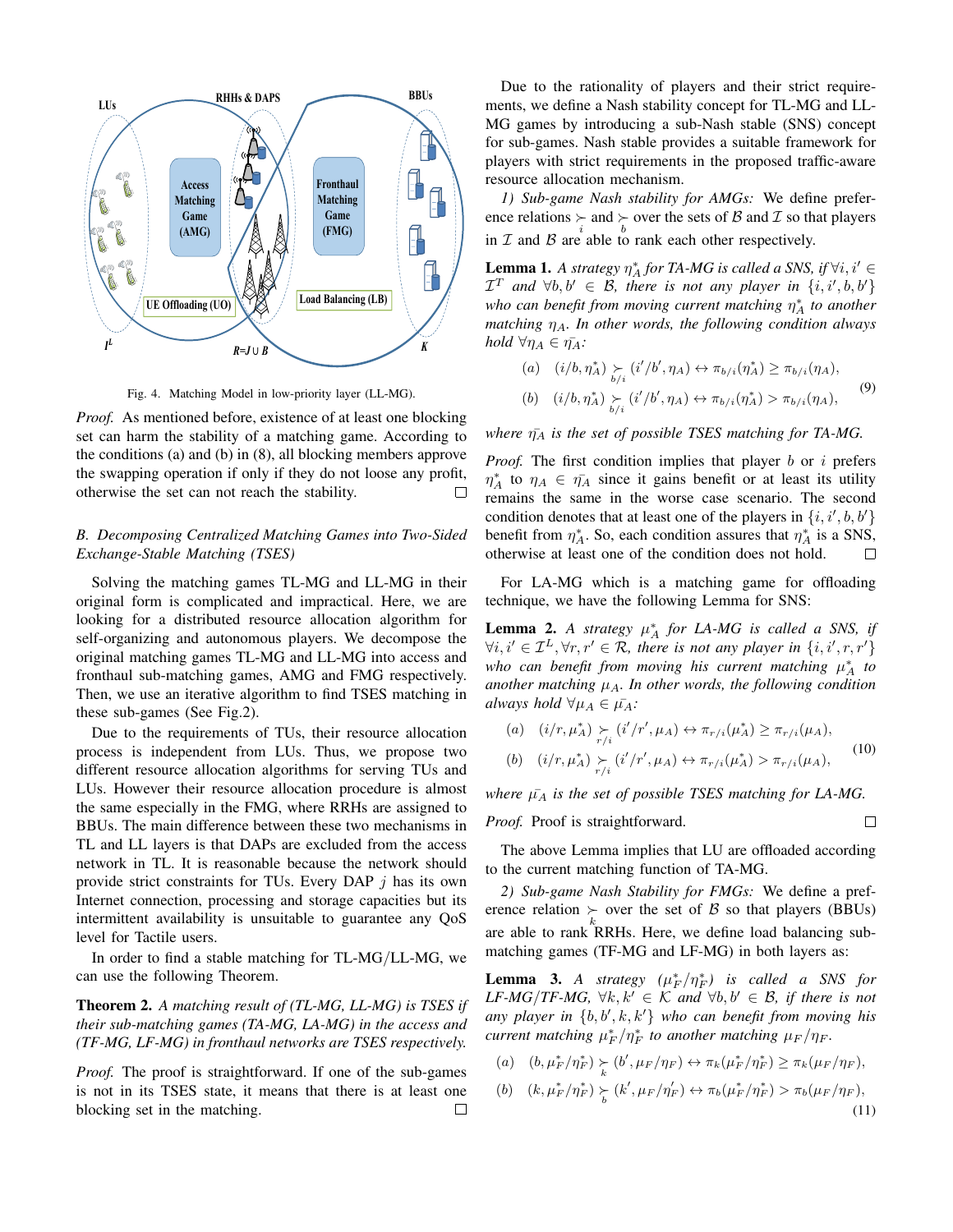Algorithm 1 Two-Sided Exchange-Stable (TSES) Matching Game for LL-MG/TL-MG

- 1: Initiate randomly  $\mu_A^{(t)}/\eta_A^{(t)}, \mu_F^{(t)}$  $_{F}^{(t)}/\eta_{F}^{(t)}$  and  $t=0$
- 2: while LL-MG/TL-MG is Nash stable do
- 3: Find SNS in LA-MG/TA-MG for AMG:
- 4: Update  $\mu_A^{(t)}/\eta_A^{(t)}$  according to  $(\mu_F^{(t)})$  $_{F}^{(t)},\eta _{F}^{(t)}$  $\eta_F^{(t)})/\eta_F^{(t)}.$
- 5: Find all possible blocking sets and swap.
- 6: Find SNS in LF-MG/TF-MG for FMG:
- 7: Update  $\mu_F^{(t)}$  $\binom{t}{F}/\eta_F^{(t)}$  according to  $(\mu_A^{(t)}, \eta_A^{(t)})/\eta_A^{(t)}$ .
- 8: Find all possible blocking sets between (RRHs, BBUs) and swap. 9:  $t = t + 1$
- 10: end while

*where*  $\bar{\mu}_F / \bar{\eta}_F$  *is the set of possible TSES matching between RRHs and BBUs in LL*/*TL layer respectively.*

Proof. Proof is straightforward.

We can define Nash stable for the TL-MG/LL-MG by the following theorem:

 $\Box$ 

**Theorem 3.** *A matching result*  $(\mu_A^*, \mu_F^*)/(\eta_A^*, \eta_F^*)$  *of* LL-MG<sup>/</sup>*TL-MG* is Nash stable if  $\mu_A^*/\eta_A^*$  and  $\mu_F^*/\eta_F^*$  are *Nash stables for sub-matching games LA-MG*/*TL-MG and LF-MG*/*TL-MG respectively.*

*Proof.* If one of the sub-games is not Nash stable, at least one of players can improve its benefit by blocking current matching result. Thus, LF-MG/TL-MG is Nash stable if only if both sub-games are Nash stable.  $\Box$ 

Thus, we find a Nash stable by iteratively finding SNSs for sub-games. Notice that we use a SNS of one sub-game as an input for the another sub-match game. For example, we use  $\mu_A^*$  in AMG as initial state of FMG and find  $\mu_F^*$ , which is used as initial state of AMG in the next iteration. This procedure continues until it converges. We propose Algorithm 1 to find a Nash stable matching for LL-MG/TL-MG. This algorithm consists of two parts, which belong to access matching game (AMG) and fronthaul matching game (FMG). In AMG for LL layer,  $\mu_A^{(t)}$  is updated based on  $(\mu_F^{(t)})$  $f^{(t)}_F, \eta^{(t)}_F$  $\binom{t}{F}$  while  $\eta_A^{(t)}$  is updated based on  $\eta_F^{(t)}$  $\int_F^{(t)}$  in TL layer. This means that LUs assignment should be done precisely without harming TUs.

First, we run Algorithm 1 for Tactile slices to find Nash stable for Tactile users independent of LUs. Then, we run Algorithm 1 for LUs such that TUs still meet their requirements.

#### IV. SIMULATION RESULTS

In this section, we present numerical results to validate the theoretical analysis of the previous sections and provide some further insights into the operation of two-layer traffic-aware resource allocation model. In the analysis we use random network topology with parameters from Table I.

Fig. 5 presents the utility of UEs versus the number of iterations with the number of TUs and LUs as parameters. According to the achieved results, the proposed algorithm requires at least 10 iterations to reach Nash stability in Tactile

TABLE I SIMULATION PARAMETERS

| <b>Parameter</b>                    | <b>Value</b>  |
|-------------------------------------|---------------|
| Simulation Area                     | $1000^2$      |
|                                     | 10 Packet/sec |
|                                     | $5-40$        |
|                                     | $5 - 20$      |
|                                     |               |
| K                                   | 10            |
| Transmission power                  | 30dBm         |
| UEs' and $\overline{BSS}$ positions | random        |



Fig. 5. Average utility versus the number of iterations.

layer (marker 1). Next, LUs use load-balancing and offloading techniques to reach Nash stability in the high-throughput network with about 20 iterations. As expected, increasing of the number of TUs can significantly reduce the average utility of other users.

Fig. 6 shows the average utility versus the number of DAPs with the number of TUs and LUs as parameters. Introducing more DAPs into the FRAN system results in a significant increase in the utility of LUs since DNA can only handle LUs. By increasing the number of DAPs from 2 to 20 the average utility of LUs is improved by factors between 3 and 6. There is also an improvement in TUs' utility due to the reduction of traffic load by offloading LUs. DNA can enhance TUs' utility at least 15% by introducing DAPs.

Fig. 7 presents the running time of the proposed algorithm versus the number of LUs with the number of DAPs as parameters. According to the achieved results, the running time of the algorithm is less than 40 ms for allocating resources to the both layers while the resource allocation for Tactile users takes less than 10 ms in order to satisfy the requirements of Tactile applications.

#### V. CONCLUSION

This paper proposes a flexible framework networking called FRAN based on using DNA networking paradigm for dynamic network slicing for Tactile Internet applications. In this kind